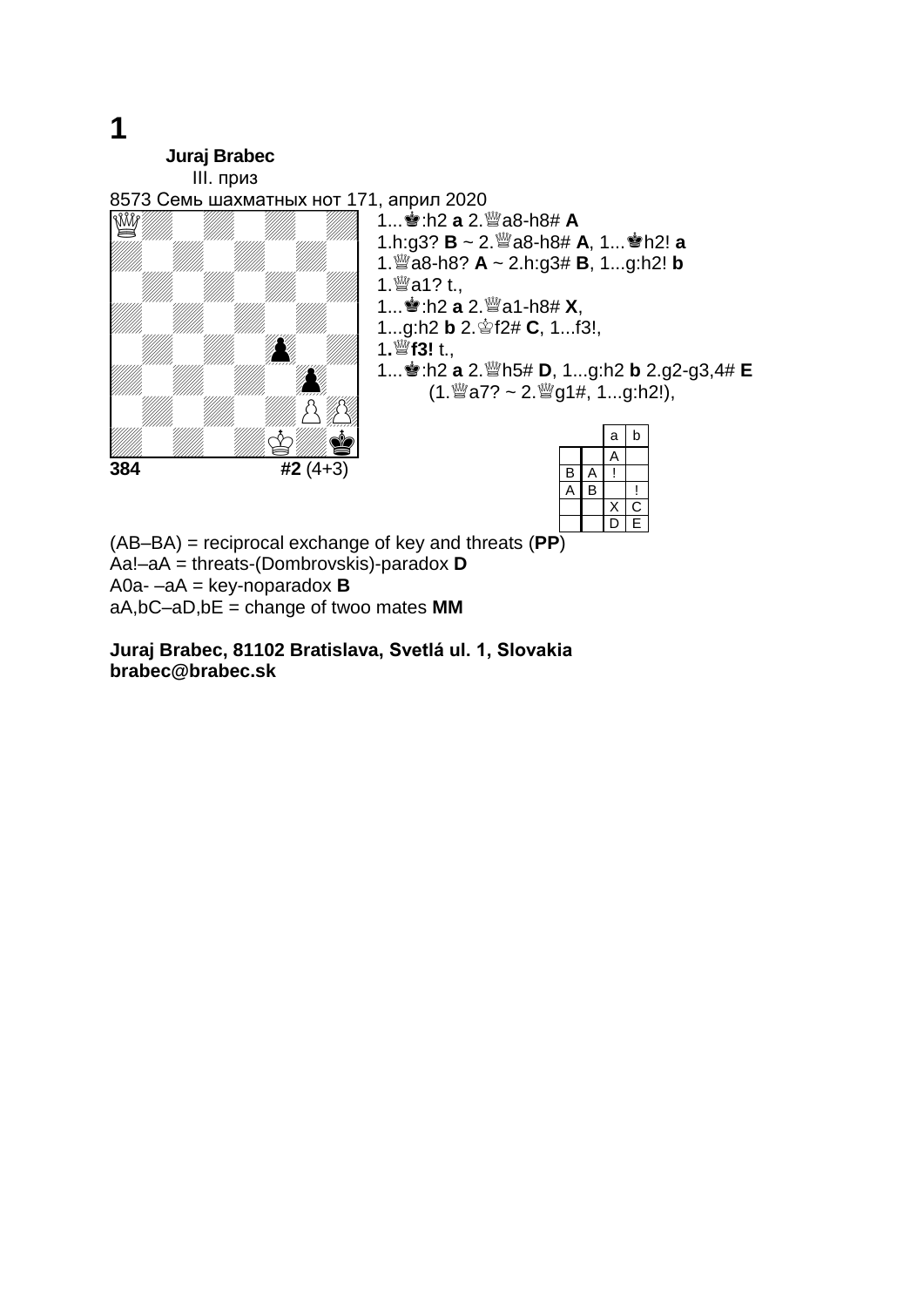**Juraj Brabec** 3. pochvalná zmienka JT Štefan Sovík 75, C 29.12.2019 **374 #2** (9+12) 1...g:f3 **d** 2. 2:f3# **X**, 1... **2**g3 2. 2e3#  $1.\stackrel{\text{def}}{=}$ d6? **B** ~ 2.d:e6# **A**, 1...e5 **f** 2. $\stackrel{\text{def}}{=}$ :b6# **K** 1...e:d5 **g** 2. as:d5# **M**, 1... **g** g3! 1.d:e6? **A** ~ 2.  $\mathcal{Q}$  d6# **B**, 1... **4** :e6 **a** 2.  $\mathcal{Q}$  :e4# **C**, 1...d5! 1.f:g4? ~ 2. 2f3# **X**, 1... **g**:g4 **b** 2. *s* ca# **C**, 1...  $\ddot{\Xi}$  h3! **1.f:e4!** ~ 2.e:f5# **1...g3 e** 2.  $\circled{1}$ f3# **X**, 1... $\mathbf{\underline{4}}$  :e4 **c** 2.  $\mathbf{\underline{w}}$  :e4# **C**, 1...e5 f 2. <sup>[2</sup>]:f2# L, 1... **g** g3 2. **g** e3#.  $a \mid b \mid c \mid d \mid e \mid f \mid g \mid h$  $\boldsymbol{\mathsf{X}}$ **B A** K M !  $\frac{\overline{B}}{X}$  C  $\overline{C}$  $C$   $X$   $L$ 

**Juraj Brabec, 81102 Bratislava, Svetlá ul. 1, Slovakia brabec@brabec.sk**

## **2**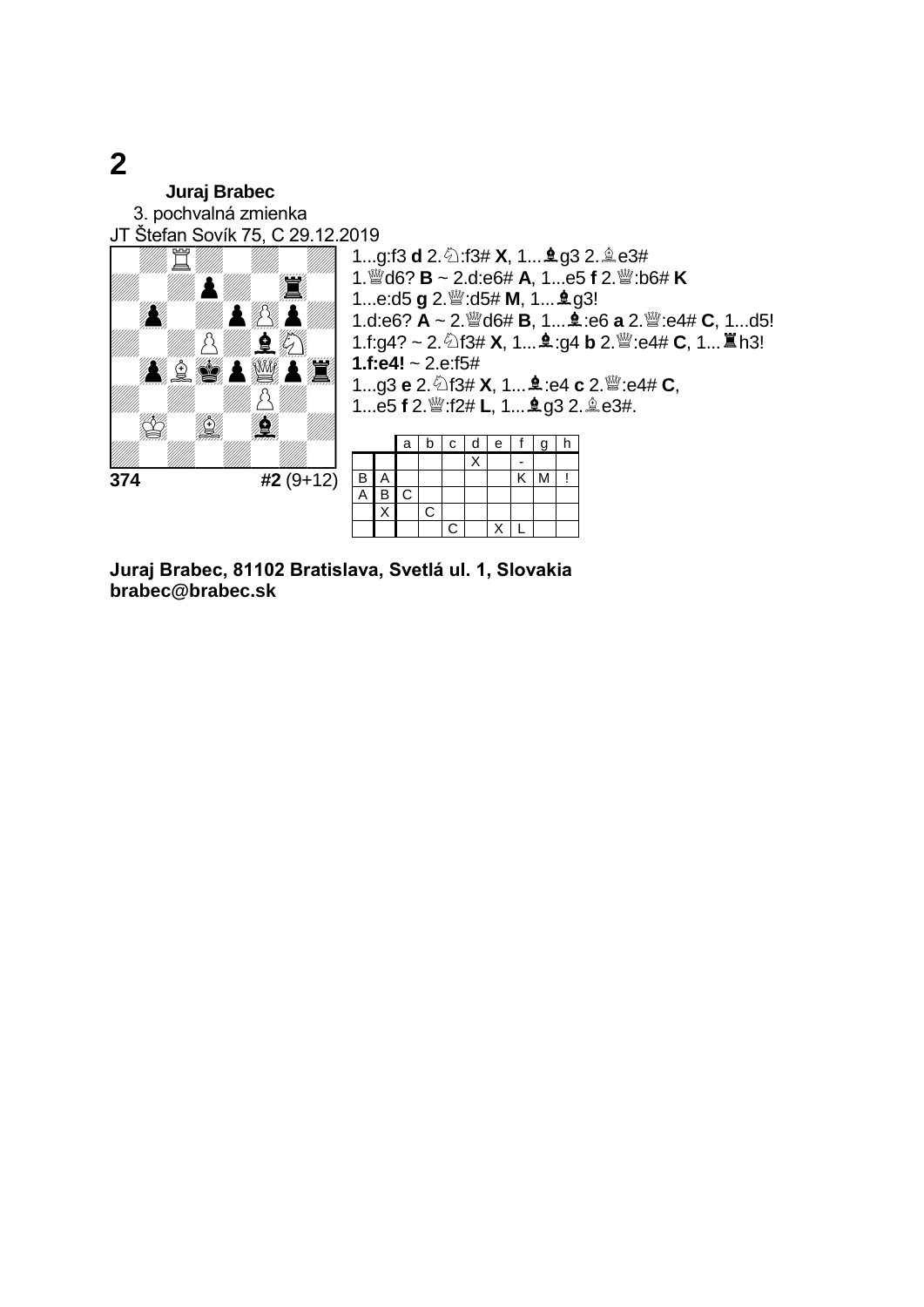**Juraj Brabec** III. cena JT Štefan Sovík 75, C 29.12.2019 **349 #2** (7+7) 1. Wh8?  $A \sim 2$ .d:c5# **B**, 1...c:d4 **a** 2.<sup>\\\\otera}</sup> :d4# **K**, 1...c:d3! **b**, 1.d:c5?  $B \sim 2.$  Wh8# A, 1...c:d3 **b** 2.c:b6# **L**, 1...b:c5!, 1.h3? **C** ~ 2.d:c4# **D**, 1...c:d3 **b** 2.:d3# **M**, 1...c:d4! **a**, **1.d:c4! D** ~ 2.h3# **C**, 1...c:d4 **a** 2.c:b5# **N**. a b  $A$   $B$   $K$  !  $B$   $A$   $L$ C D ! M<br>D C N

 $\overline{C}$  N

**Juraj Brabec, 81102 Bratislava, Svetlá ul. 1, Slovakia brabec@brabec.sk**

## **3**